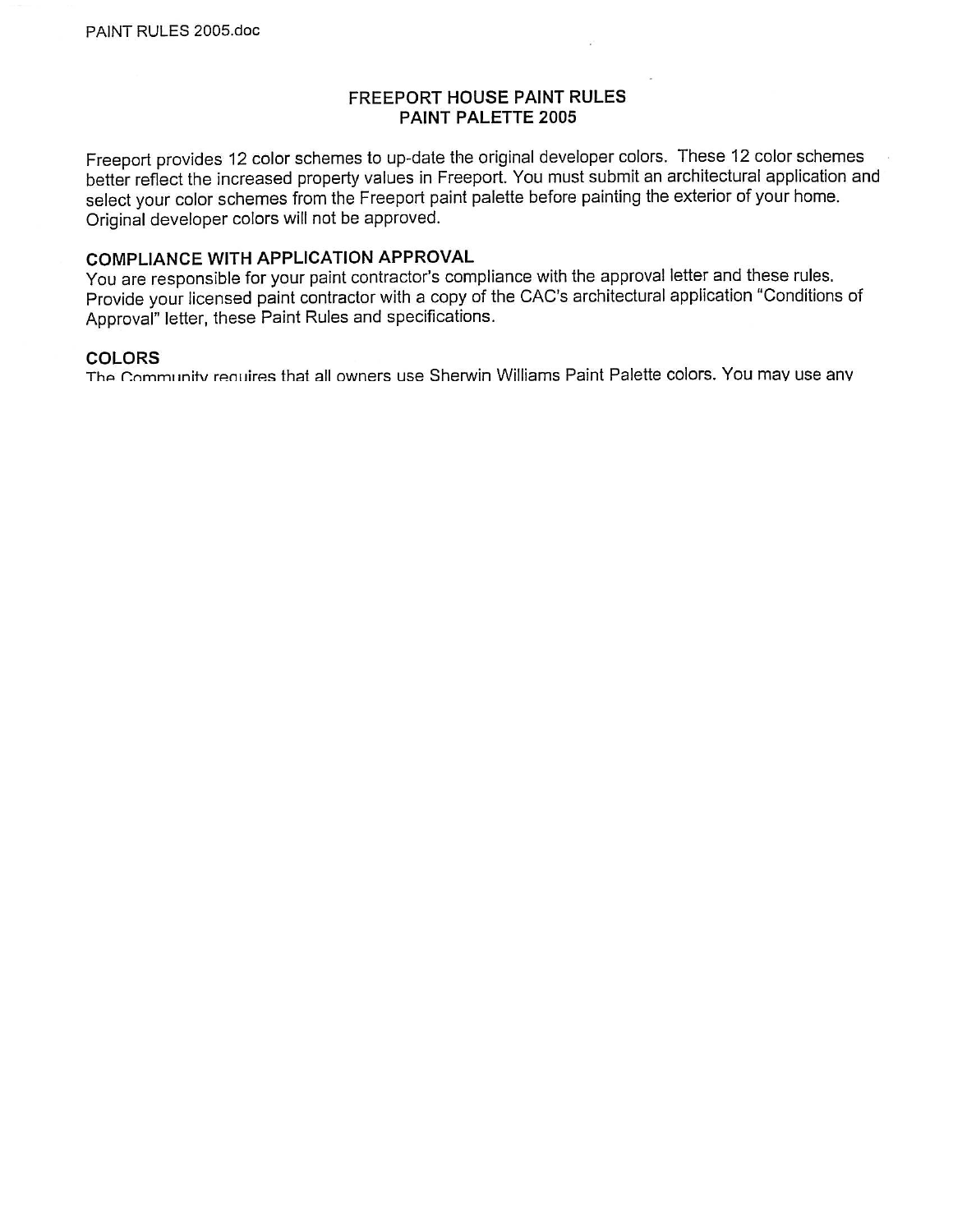#### **Partial Painting and Duplicating Color Schemes**

Paint all sides of your home's exterior. Partial re-painting is not normally allowed, unless you are restoring damaged areas of paint. You must submit an architectural application to re-paint any portion of your home.

If your house had the same color as an immediate neighbor when you originally purchased, you may request to duplicate the color that your neighbor uses to re-paint their home.

#### Forty Percent (40%) Rule

Look at 10 homes, including yours, that are in the front and on the sides of your property. If four homes are painted with the same color scheme that you want initially, the Board encourages you to select an alternative color choice to blend but not duplicate their color scheme. You may seek advice from the Architectural representative to find an appropriate color scheme, so there are never more than 40% of adjacent homes with the same color scheme. Fresh paint and variety improves the look of your neighborhood.

#### **HOUSE DIAGRAM**



#### **Garage Doors with or without Windows**

Submit an architectural application before purchasing or installing new garage doors.

New garage doors must be 100% compatible with the embossed look on the garage doors in Freeport. You now have the option to replace with the same or with roll-up garage doors that have windows in the top panel matching the long or short panels.

Owners may replace long panel embossed doors with the same style, with or without four (4) windows at top. Replace existing short panel embossed doors with the same style, with or without eight (8) windows at top.

No vinyl garage doors are permitted. No colored, mirrored, or tinted garage door windows are allowed. Roll-up steel doors with wood grain are permitted, like the Amarr brand that are illustrated in the Paint Palette Book.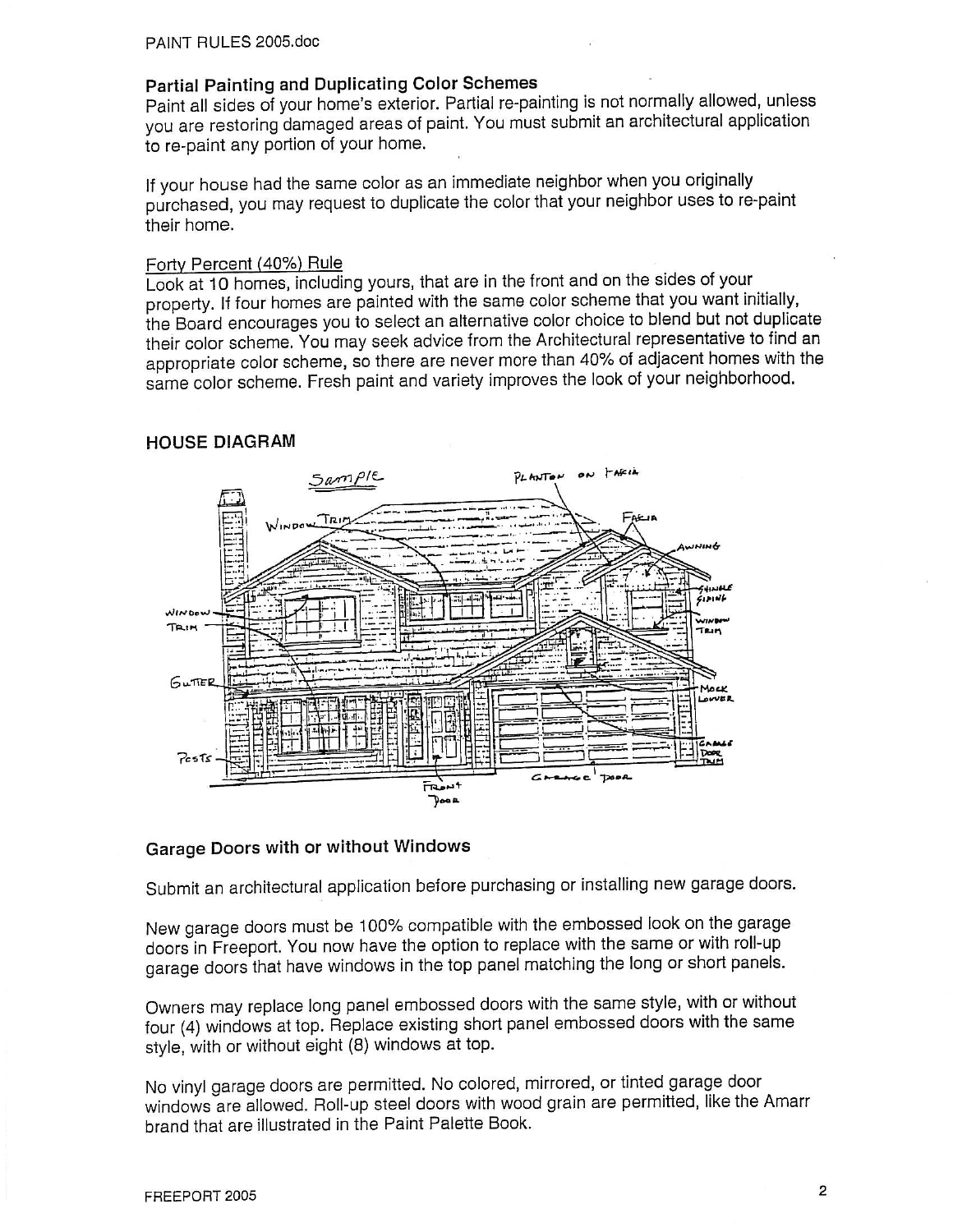**Trim** SW 6149 Relaxed Khaki

**Body** SW 7042 Shoji White

**Entry Door & Shutters** SW 6109 Hopsack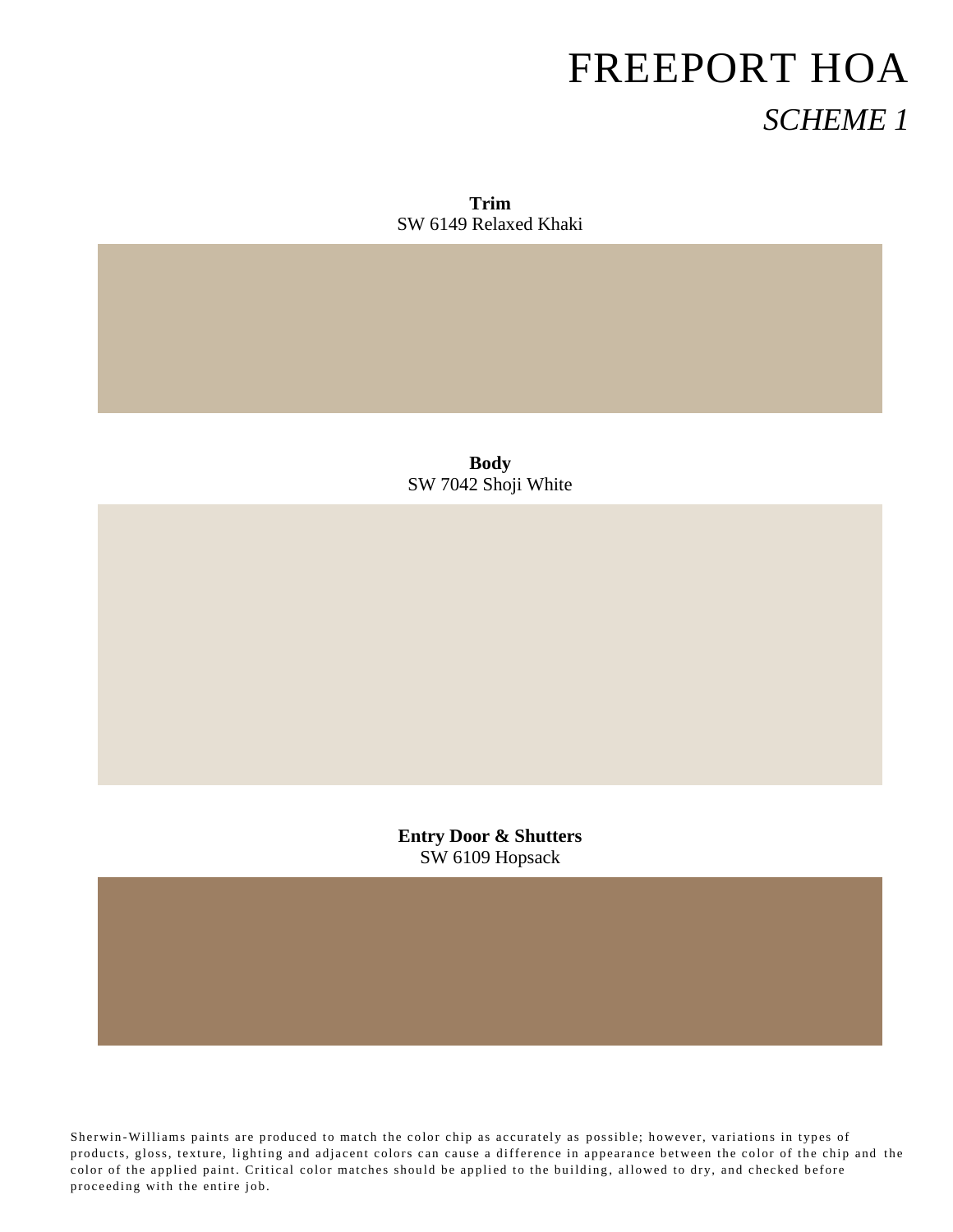**Trim** SW 7540 Artisan Tan

**Body** SW 6148 Wool Skein

**Entry Door & Shutters** SW 7034 Status Bronze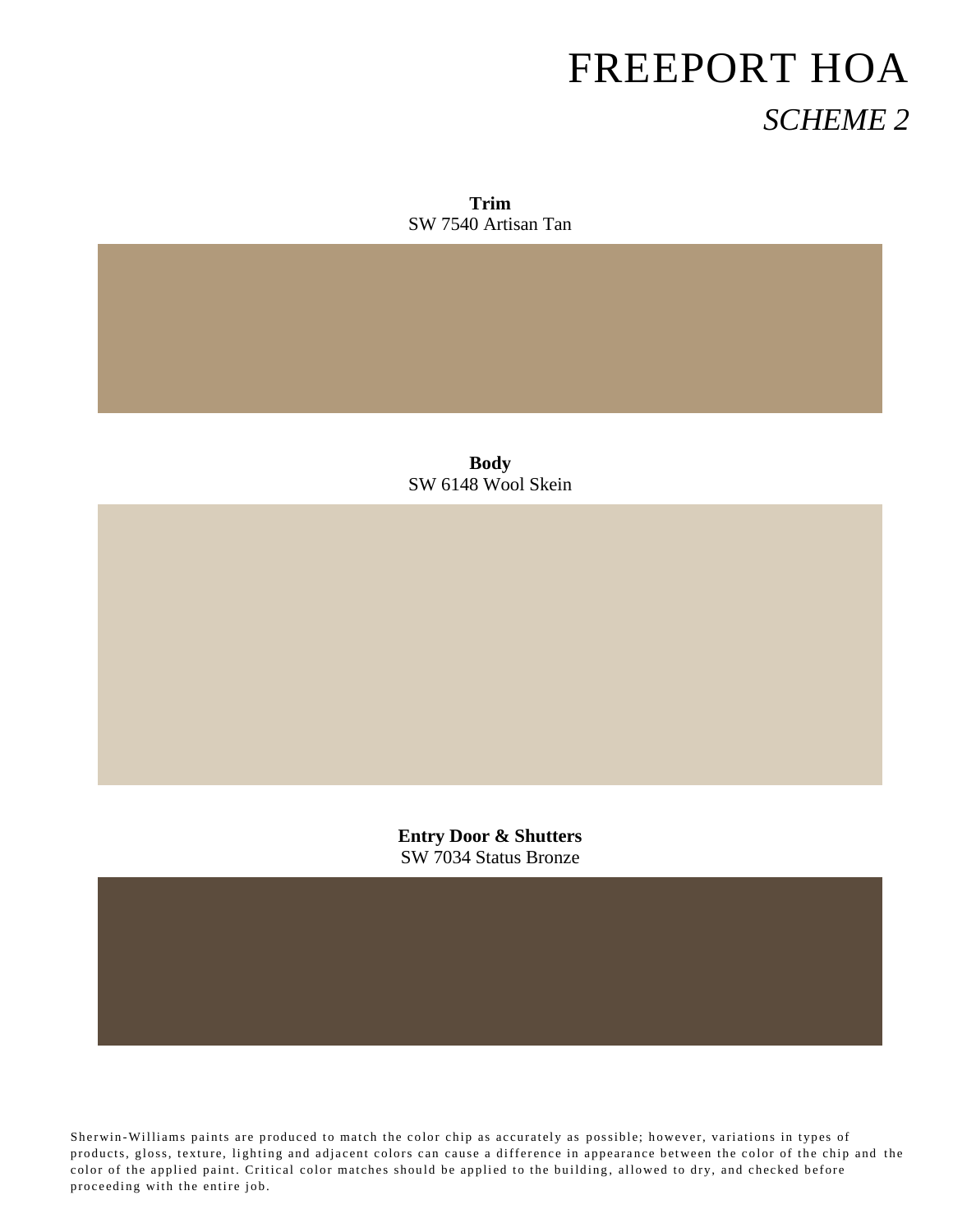**Trim** SW 7008 Alabaster

**Body** SW 7733 Bamboo Shoot

**Entry Door & Shutters** SW 2848 Roycroft Pewter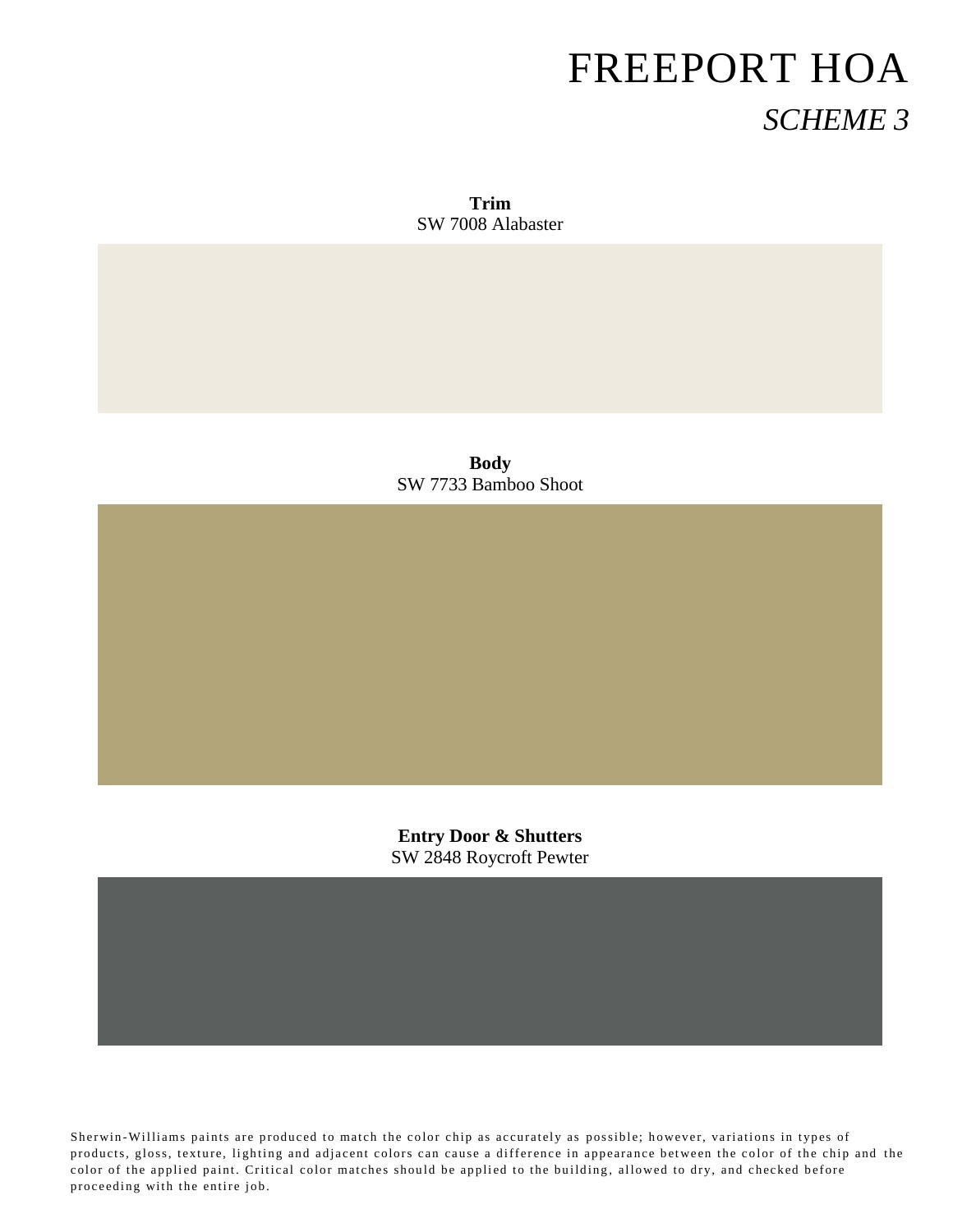### *SCHEME 4*

**Trim** SW 6151 Quiver Tan

**Body** SW 7507 Stone Lion

**Entry Door & Shutters** SW 7028 Incredible White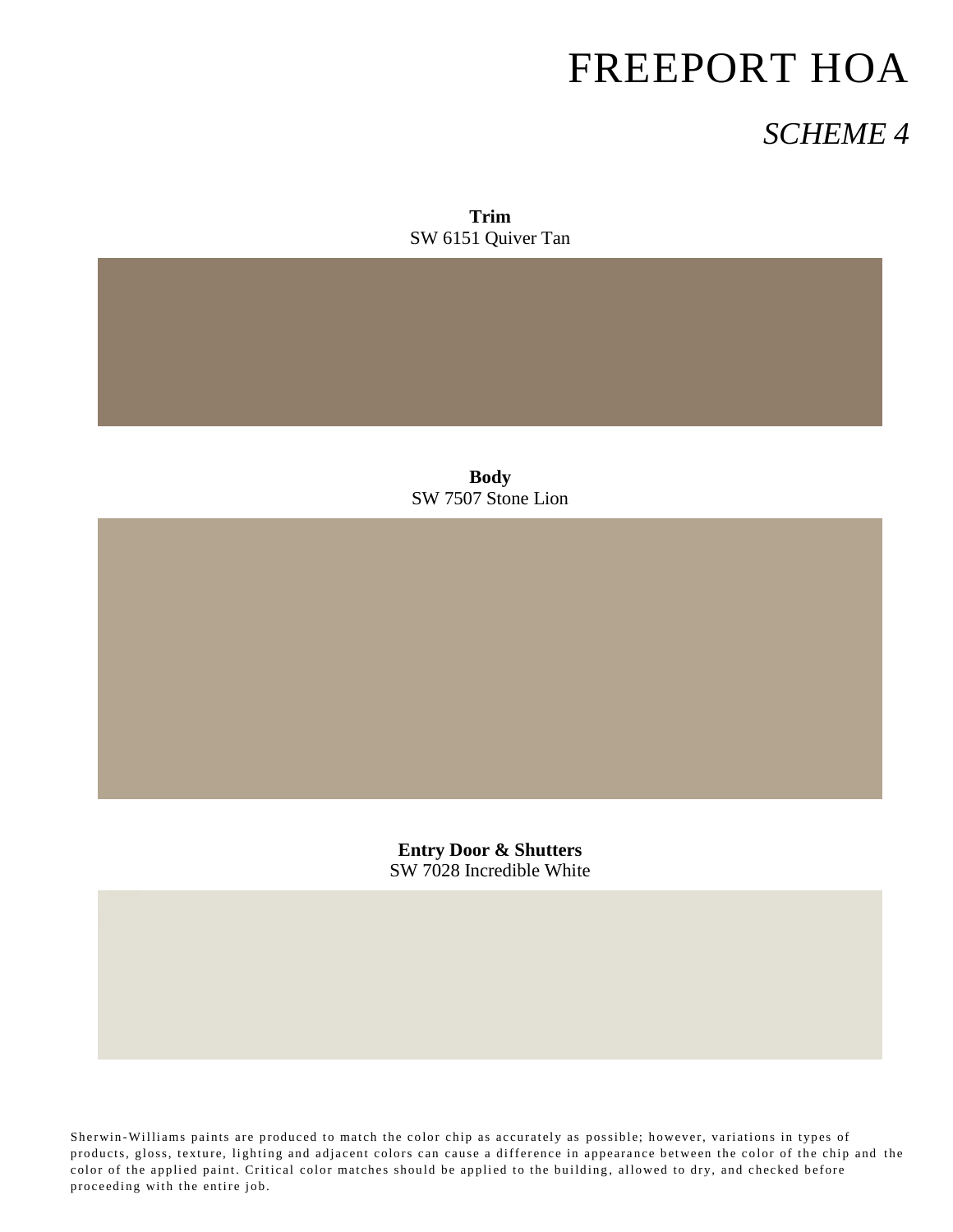### *SCHEME 5*

**Trim** SW 7746 Rushing River

**Body** SW 7006 Extra White

**Entry Door & Shutters** SW 7702 Spiced Cider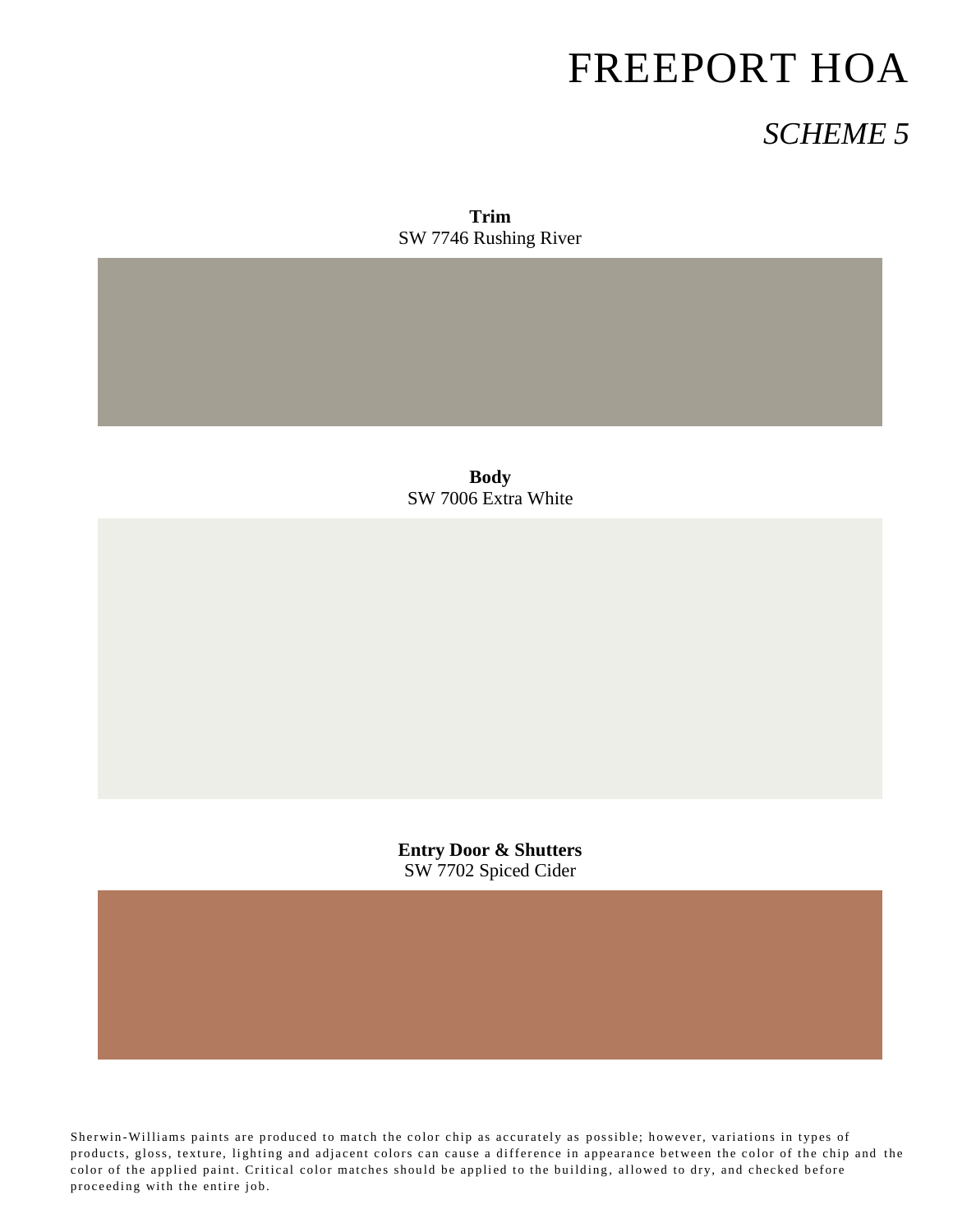**Trim** SW 7662 Evening Shadow

**Body** SW 6234 Uncertain Gray

**Entry Door & Shutters** SW 7674 Peppercorn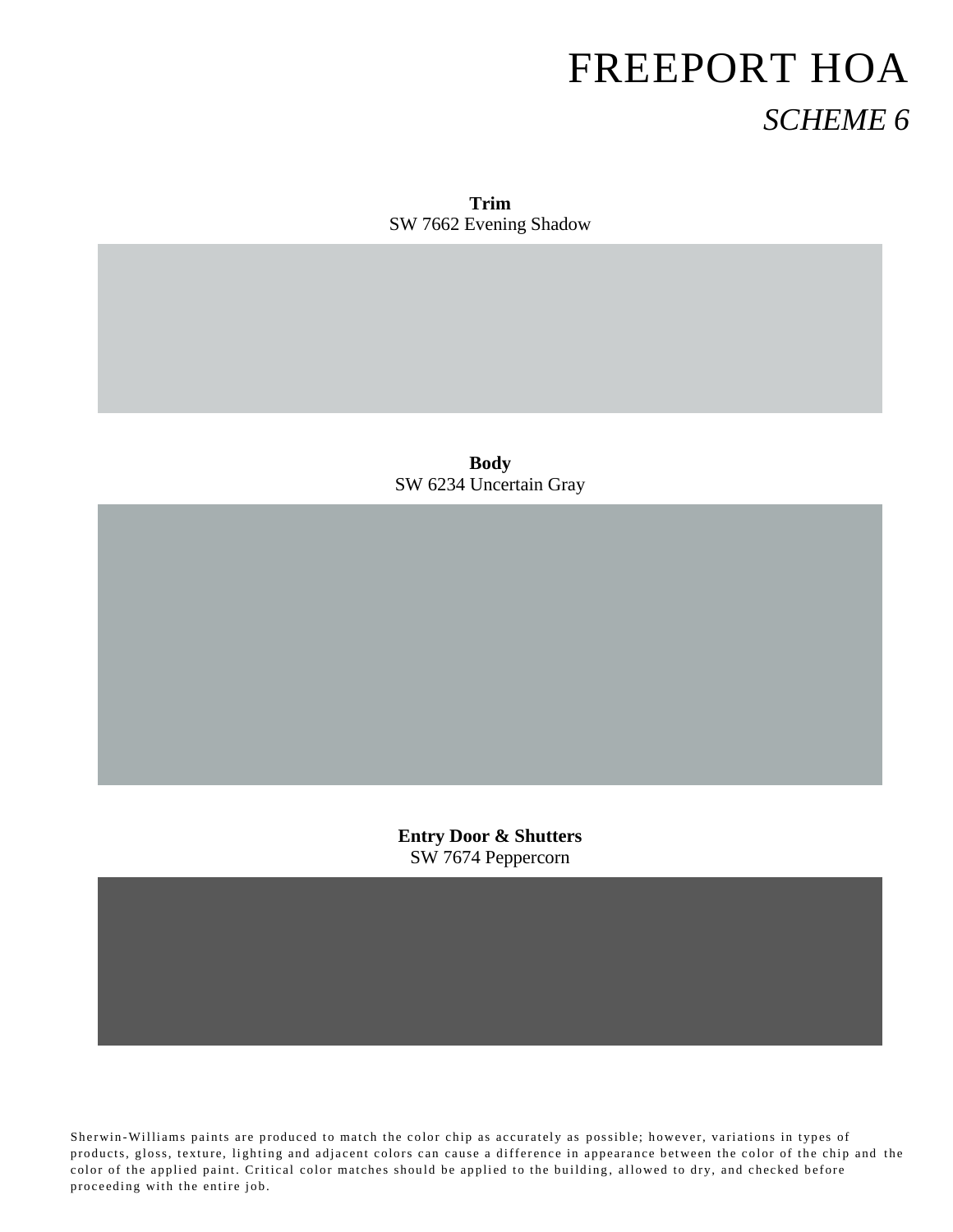**Trim** SW 6154 Nacre

**Body** SW 7748 Green Earth

**Entry Door & Shutters** SW 6055 Fiery Brown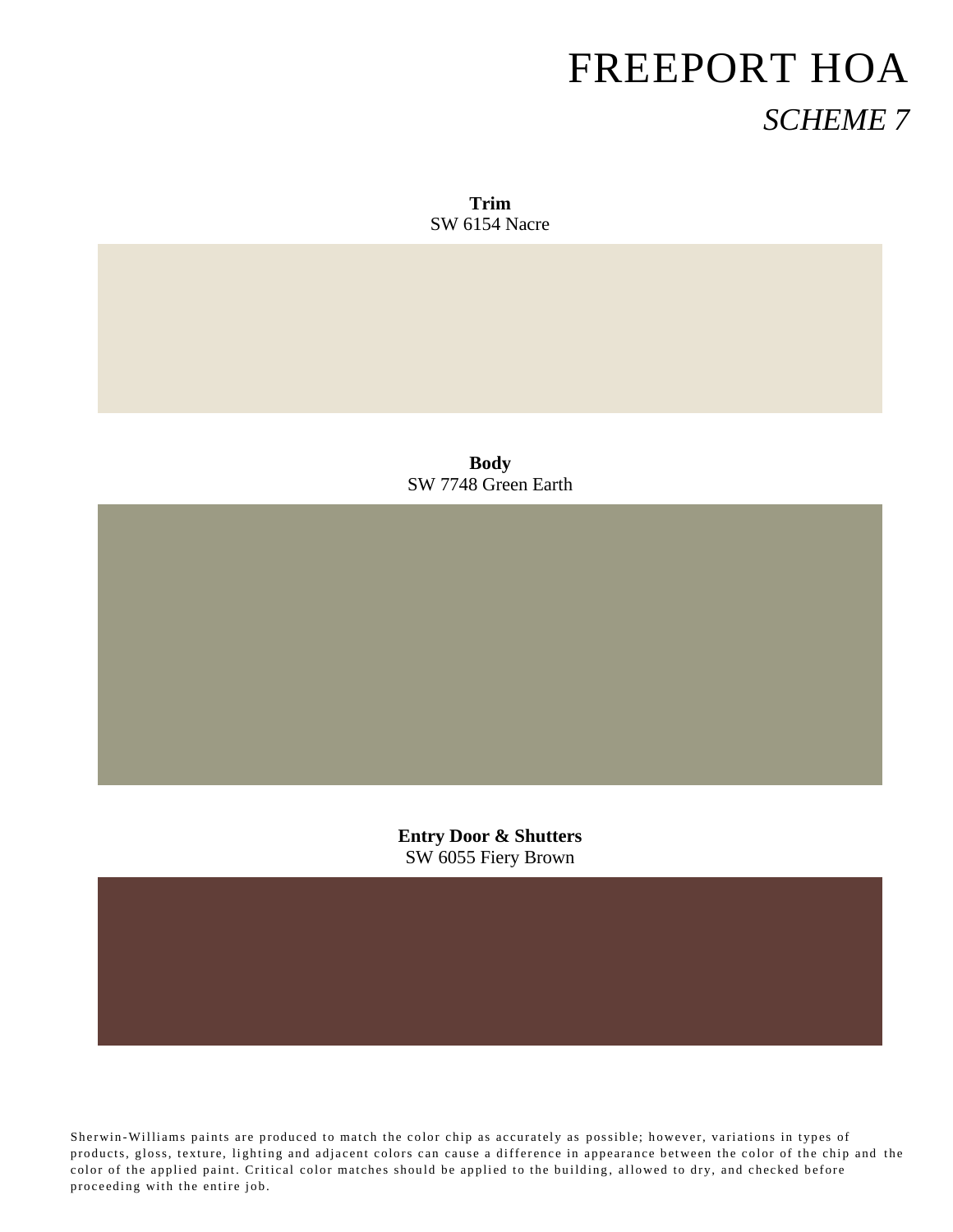**Trim** SW 7005 Pure White

**Body** SW 6142 Macadamia

**Entry Door & Shutters** SW 6990 Caviar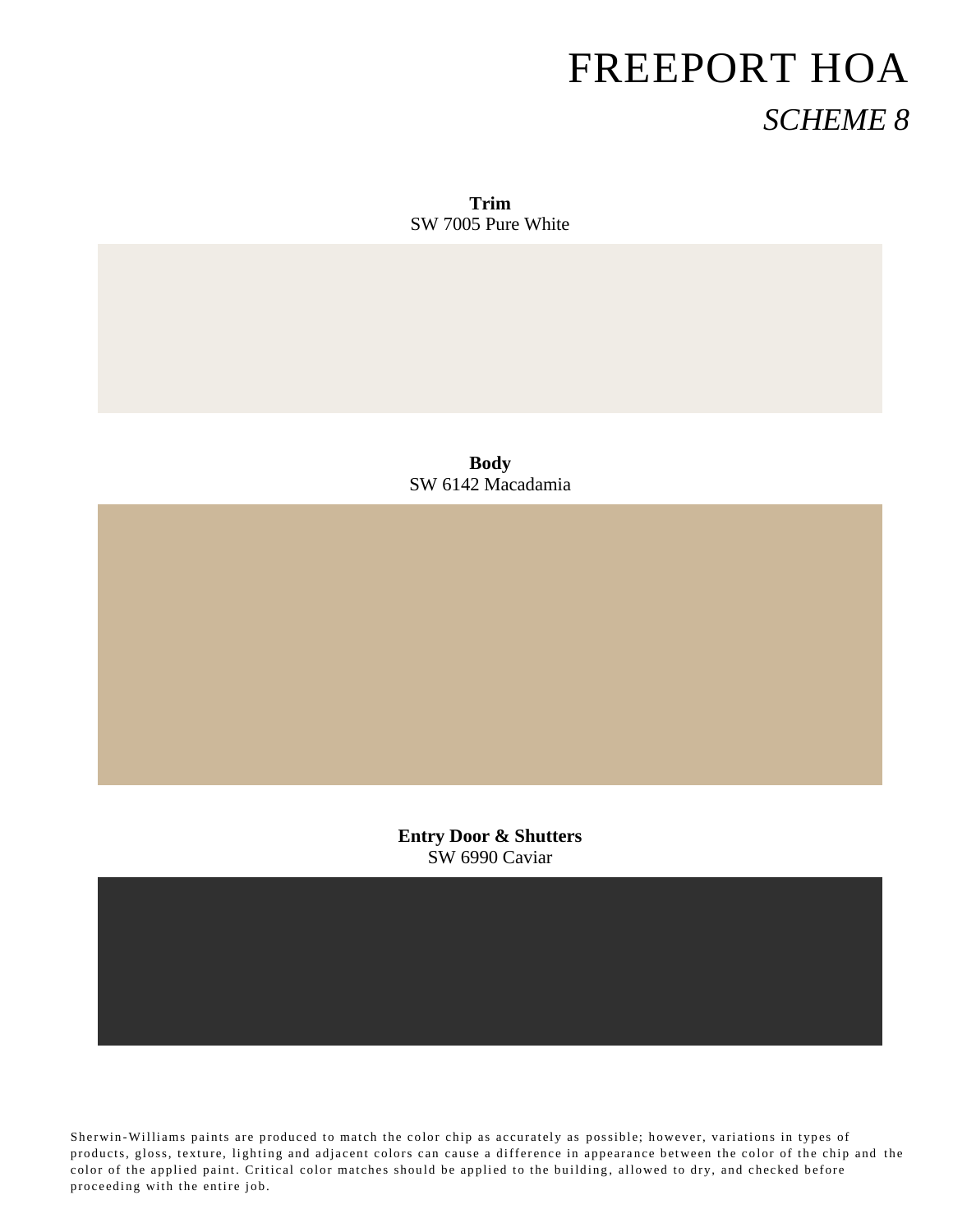### *SCHEME 9*

**Trim** SW 7038 Tony Taupe

**Body** SW 7036 Accessible Beige

**Entry Door & Shutters** SW 6235 Foggy Day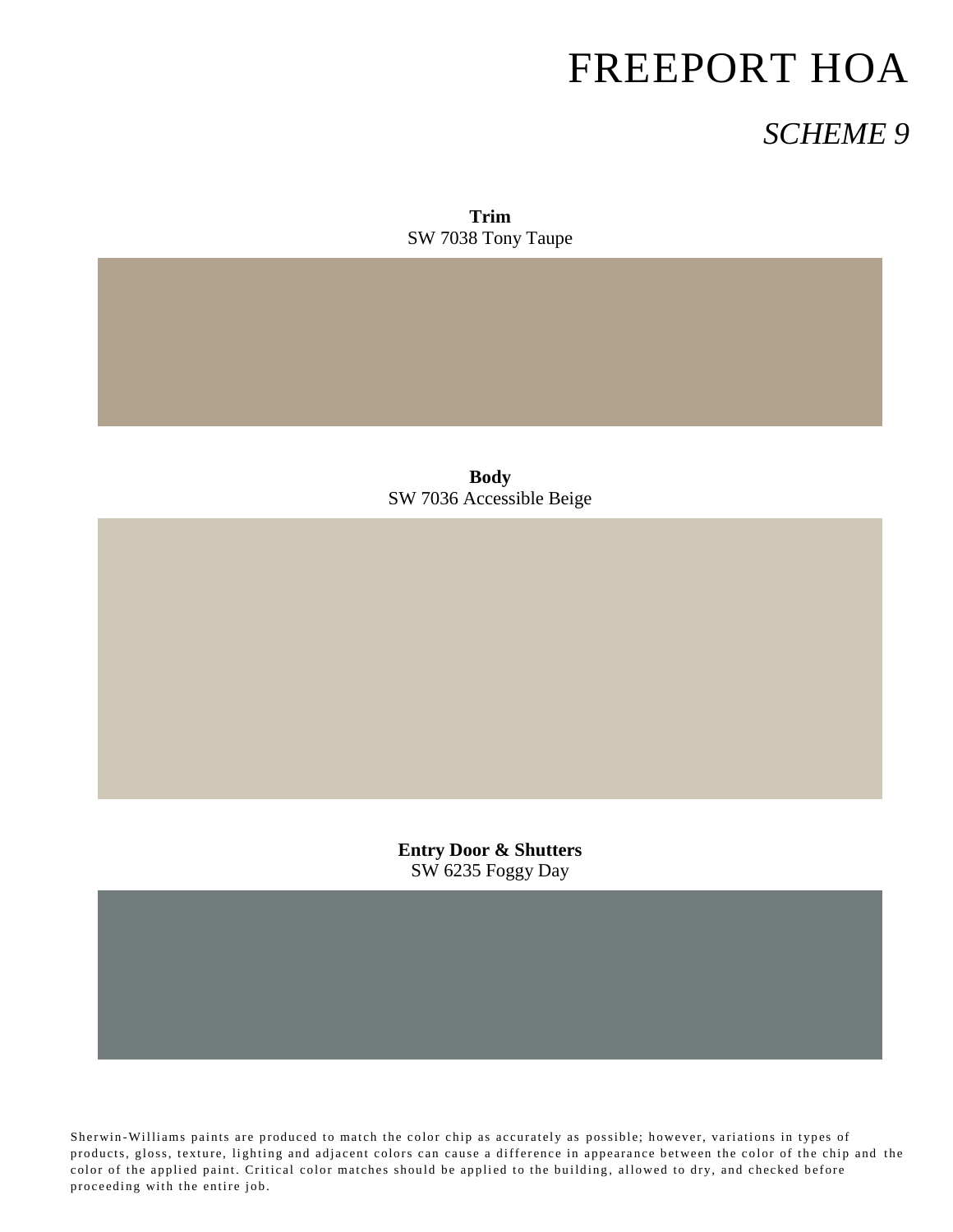### *SCHEME 10*

**Trim** SW 6133 Muslin

**Body** SW 6171 Chatroom

**Entry Door & Shutters** SW 7518 Beach House